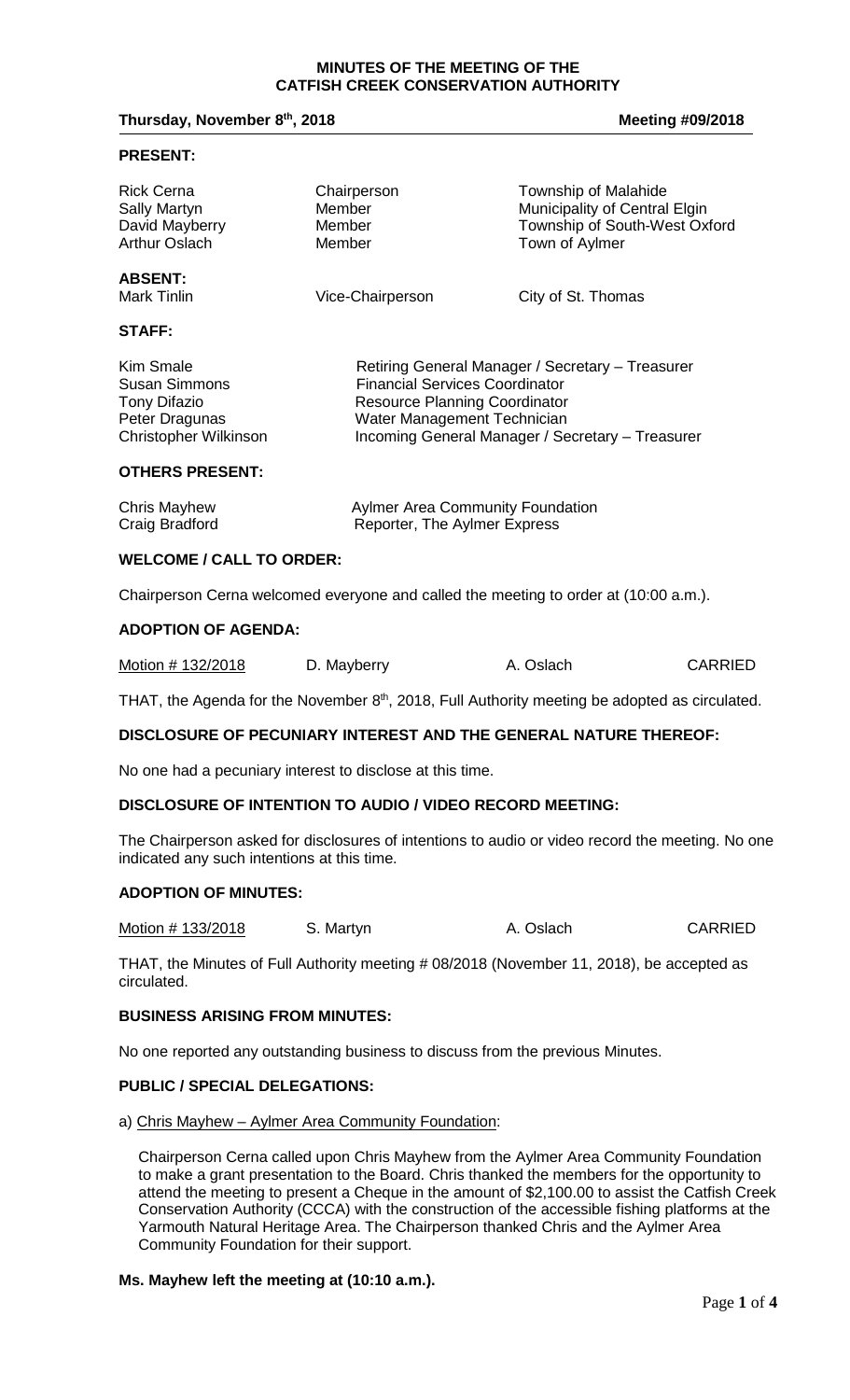## **INTRODUCTION OF NEW GENERAL MANAGER / SECRETARY – TREASURER:**

The Chairperson introduced Christopher Wilkinson as the new General Manager / Secretary – Treasurer of the CCCA replacing Kim Smale who is retiring after 40 plus years of service. Mr. Wilkinson thanked the Board for selecting him for the position and looked forward to working with the members, the staff and the community at large. Christopher officially started his new position on November 5<sup>th</sup>, 2018.

## **REPORTS:**

Report FA 67/2018 – Monthly Staff Reports, was presented, discussed, and resolved.

| Motion # 134/2018 | A. Oslach | D. Mayberry | <b>CARRIED</b> |
|-------------------|-----------|-------------|----------------|
|-------------------|-----------|-------------|----------------|

THAT, Staff Reports for the month of October, 2018, be noted and filed.

Report FA 68/2018 – October Summary of Revenue and Expenditures, was presented, discussed, and resolved.

| Motion # 135/2018 | S. Martyn | A. Oslach | <b>CARRIED</b> |
|-------------------|-----------|-----------|----------------|
|-------------------|-----------|-----------|----------------|

THAT, Report FA 68/2018, be noted and filed.

Report FA 69/2018– Accounts Payable, was presented, discussed, and resolved.

The Financial Services Coordinator circulated an amended Report FA 69/2018 - Accounts Payable that included the addition of Cheque Numbers 28730 – 28746, for a new total of \$114,774.46.

Motion # 136/2018 D. Mayberry A. Oslach CARRIED

That, Accounts Payable totaling \$114,774.46, be approved for payment as amended in Report FA 69/2018.

Report FA 70/2018 – Approved Section 28 Regulation Applications, was presented, discussed, and resolved.

|  | Motion # 137/2018 | S. Martyn | A. Oslach | <b>CARRIED</b> |
|--|-------------------|-----------|-----------|----------------|
|--|-------------------|-----------|-----------|----------------|

THAT, the Full Authority receive the staff approved Section 28 Regulation Applications Report FA 70/2018, as information.

Report FA 71/2018 – Ice Breaking Quotations, was presented, discussed, and resolved.

Motion # 138/2018 D. Mayberry A. Oslach CARRIED

THAT, the Catfish Creek Conservation Authority forward the Quotation and Conditions from Higgs Construction Ltd. for Ice Breaking Services to the Township of Malahide for Council's review and consideration.

Report FA 72/2018 – Catfish Creek Channel Sounding, was presented, discussed, and resolved.

| Motion # 139/2018 | S. Martyn | A. Oslach | <b>CARRIED</b> |
|-------------------|-----------|-----------|----------------|
|-------------------|-----------|-----------|----------------|

THAT, the channel sounding observations described in Report FA 72/2018, be received as information at this time.

Report FA 73/2018 – Springwater Workshop Accessibility Project, was presented, discussed, and resolved.

Motion # 140/2018 A. Oslach D. Mayberry CARRIED

THAT, the Full Authority authorize the General Manager / Secretary – Treasurer to sign the final Construction Contract with Langs Contracting and Thomas Rylett Limited for the construction of the accessible washrooms in the Springwater workshop.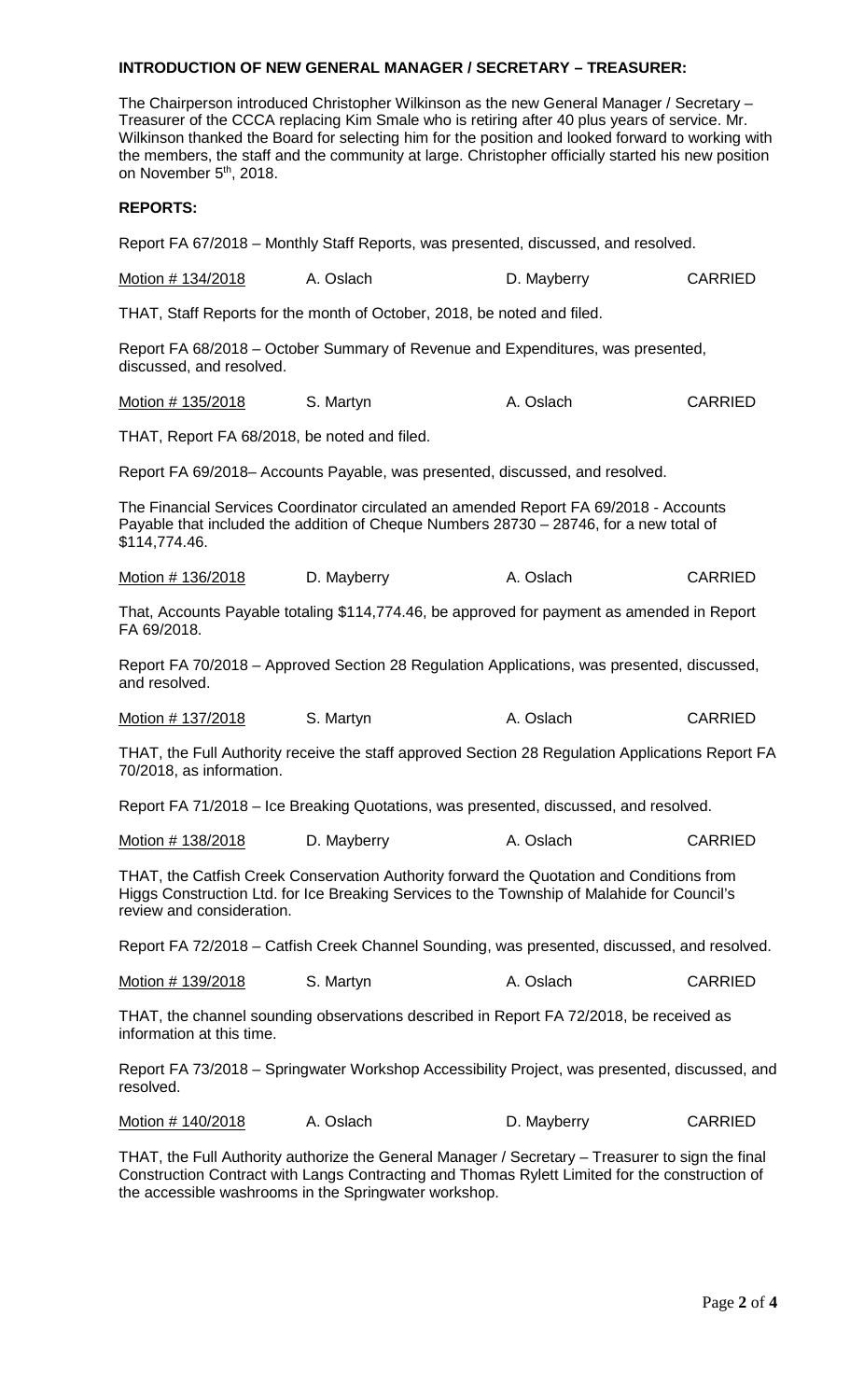## **GENERAL MANAGER / SECRETARY - TREASURER'S REPORT:**

#### a) Christmas Spirit Walk:

The General Manager / Secretary – Treasurer reminded the members about the Christmas Spirit Walk being held at the Springwater Conservation Area on December 1<sup>st</sup>, 2018. The event starts at 6:00 p.m. and concludes at 8:00 p.m.

#### b) Final Meeting:

This was the last Full Authority meeting for the retiring General Manager / Secretary – Treasurer. He thanked the members, staff and the media for their support over the years.

## **UNFINISHED BUSINESS:**

None

## **CHAIRPERSON'S / BOARD MEMBER'S REPORT:**

Member Oslach encouraged everyone to attend one of the many Remembrance Day Ceremonies being held in the area on November 11<sup>th</sup>, 2018.

## **NOTICE OF MOTIONS / NEW BUSINESS:**

None

## **CORRESPONDENCE:**

- a) Not Copied:
	- Correspondence Register for October 1 31, 2018.
- b) Copied:
	- Conservation Ontario copies of the letters which were sent to the Minister of Environment, Conservation and Parks and the Minister of Natural Resources and Forestry from the Chair of Conservation Ontario regarding the Transition of Responsibilities for Conservation Authorities.

| Motion # 141/2018 | S. Martyn | A. Oslach | <b>CARRIED</b> |
|-------------------|-----------|-----------|----------------|
|-------------------|-----------|-----------|----------------|

THAT, the Copied Correspondence and the Correspondence Register for October, 2018, be noted and filed.

## **CLOSED SESSION:**

| Motion # 142/2018 | D. Mayberry | A. Oslach | <b>CARRIED</b> |
|-------------------|-------------|-----------|----------------|
|-------------------|-------------|-----------|----------------|

THAT, the Full Authority adjourn to Closed Session to discuss two (2) matters of personnel at (10:41 a.m.).

| Motion # 143/2018 | S. Martyn | A. Oslach | <b>CARRIED</b> |
|-------------------|-----------|-----------|----------------|
|                   |           |           |                |

THAT, the Full Authority rise from Closed Session with report at (10:59 a.m.).

Motion # 144/2018 A. Oslach D. Mayberry CARRIED

THAT, Christopher Wilkinson, General Manager / Secretary – Treasurer be designated as a Signing Officer for Authority business in the year 2018, effective November 19th, 2018.

| Motion # 145/2018 | S. Martyn | A. Oslach | <b>CARRIED</b> |
|-------------------|-----------|-----------|----------------|
|-------------------|-----------|-----------|----------------|

THAT, the Minutes of Personnel / Finance Committee meeting #PF03/2018 (October 17, 2018), be accepted as amended.

Amendments to the Minutes of Personnel / Finance Committee meeting #PF 03/2018, included a revised starting date of November  $5<sup>th</sup>$  for the new General Manager / Secretary – Treasurer, an extra week of vacation and a starting salary at Level 3 of Grade 12 on the Salary Grid.